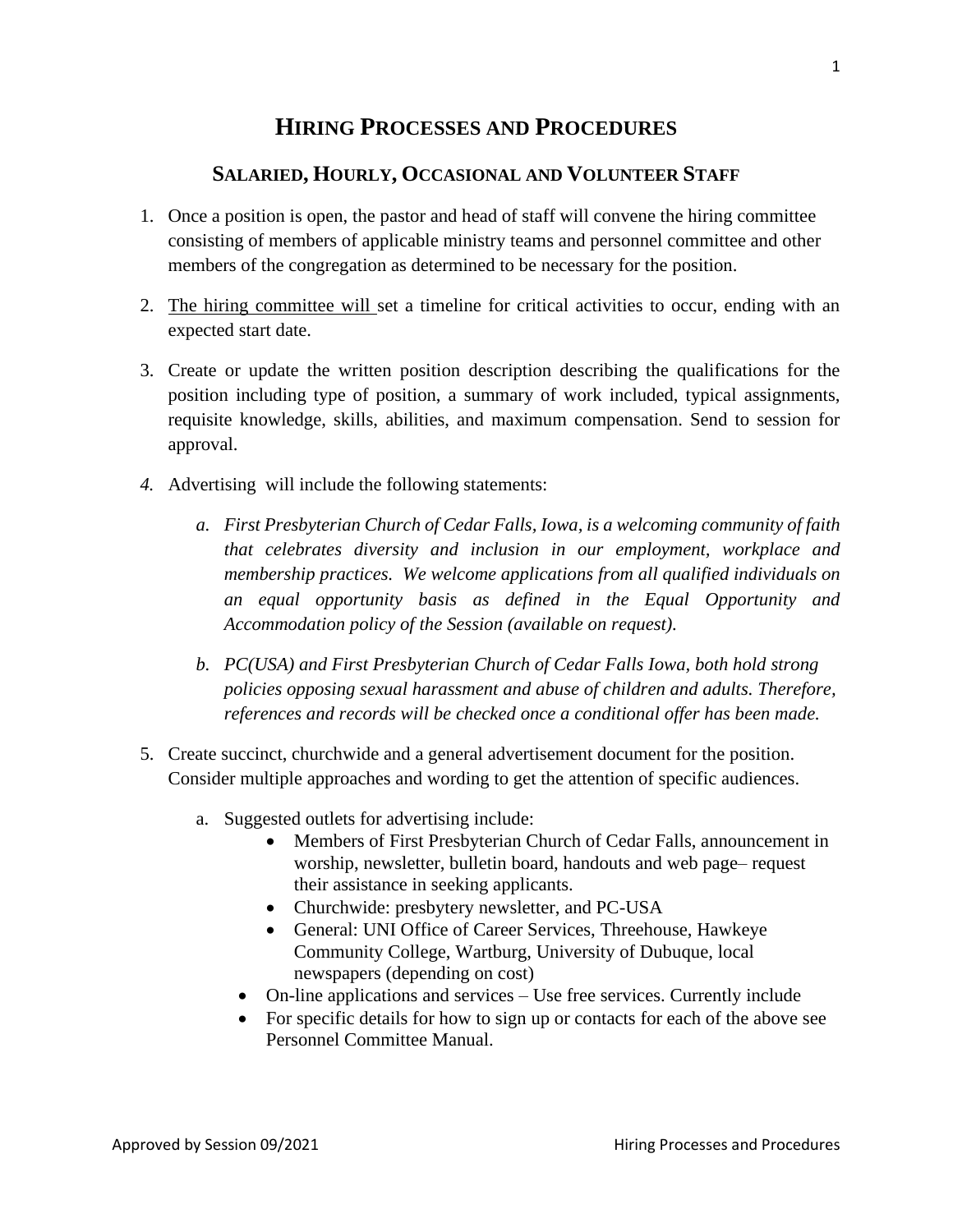- *6.* Receive and review job applications to identify candidates that meet the qualifications and skills for the position. NO member of the hiring committee may do ANY cursory check of any applicant's job qualifications until a conditional job offer has been made.
- 7. Interview possible candidates.
	- a. All information obtained during the interview process is confidential including names of people being interviewed.
	- b. All interview questions shall be related to the ability of the applicant to successfully meet the requirements of the position.
	- c. Once a final applicant has been selected by the hiring committee with approval of the Pastor and Head of Staff, and a conditional offer is made, the hiring committee will complete a pre-screening by:
		- Contacting previous employer(s) to verify employment information and a minimum of three personal references.
		- Completing a criminal background check; including the Iowa Sex Offender Registry
			- 1. Other possible sources of background information may include publicly available social media.
		- Follow up interview, with the applicant regarding sexual misconduct including abuse, child abuse and sexual abuse by force and sexual harassment. (See resources).
			- 1. A written record of the conversations or correspondence with references will be kept in the employee's file.
			- 2. Records for volunteers will be kept in the volunteer file maintained by the Pastor and Head of Staff, or, if related to children's programming, the Director of Children, Youth and Family Ministry.
			- 3. Applicants will be informed of negative comments against them, including sexual misconduct, and given opportunity to submit additional references or provide evidence to correct or respond to harmful information obtained by a reference.
- 8. Upon satisfactory completion of the references and background check, the final offer is made in writing and agreed upon by both the candidate and the committee.
- 9. A hire date is agreed upon. A written offer with expectations of the job duties and responsibilities will be made and agreed upon by applicant and Head of Staff.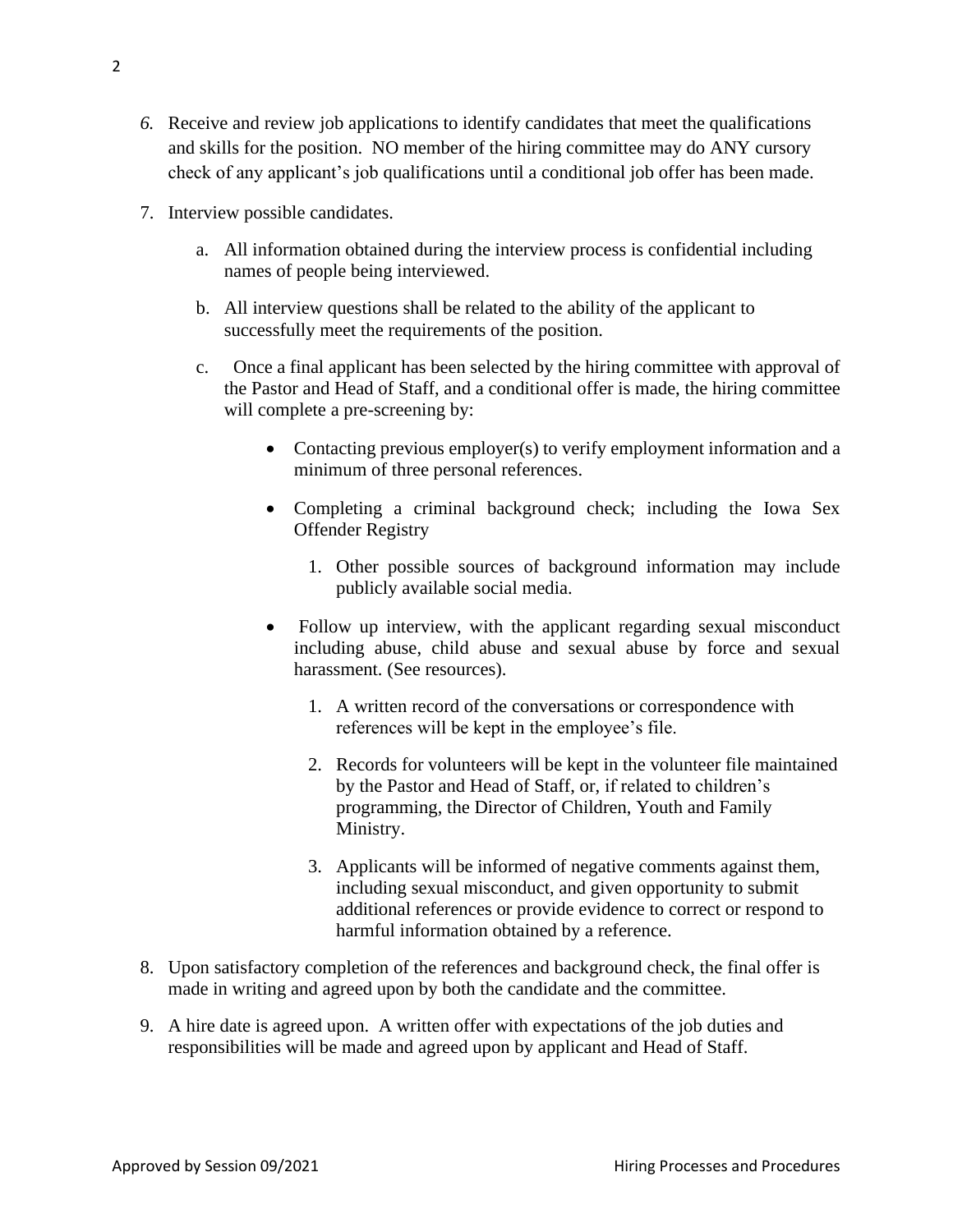### **NEW HIRE PROCEDURES**

Volunteers must sign forms for contact with children as noted in Child Abuse Policy and Sexual Misconduct Policy. Other employment forms are not required. They do receive a job description.

Once hired the new employee will meet with the minister of administration to complete the required employment forms.

The following forms are required:

- 1. Photographic identification, such as a driver's license; government ID.
- 2. Complete a W-4 Form or other as deemed appropriate.
- **3.** Proof of authorization to work in the U.S., thereby complying with federal I-9 requirements. Page one **must be completed on the first day of hire and documentation provided within three days of hire and kept in the employee's file.** 
	- (a) Every employee, regardless of the employee's nationality or immigration status, must show proof of their authorization to work in the U.S., thereby complying with federal I-9 requirements. There are no exceptions for religious employers, no matter how small the congregation. Churches must complete, and keep on file, the *[I-9 form](http://www.uscis.gov/portal/site/uscis/menuitem.5af9bb95919f35e66f614176543f6d1a/?vgnextoid=31b3ab0a43b5d010VgnVCM10000048f3d6a1RCRD&vgnextchannel=db029c7755cb9010VgnVCM10000045f3d6a1RCRD)* and supporting documentation for every member of staff. Employers who do not comply with I-9 requirements are subject to *[sanctions](http://www.uscis.gov/portal/site/uscis/menuitem.eb1d4c2a3e5b9ac89243c6a7543f6d1a/?vgnextoid=92082d73a2d38210VgnVCM100000082ca60aRCRD&vgnextchannel=92082d73a2d38210VgnVCM100000082ca60aRCRD)*.

References and other items solicited by the Session or Personnel Committee shall be kept for six (6) months only from the date of employment (or completed background check) at which time they are to be destroyed. Similar information submitted by the applicant for the purpose of securing employment remains the property of the applicant to be returned as above.

All new staff are required to participate in new staff orientation which includes:

- 1. Review of the job roles, responsibilities and key leaders or committees for the ministry related to job responsibilities.
- 2. Tour of the facilities, introductions to other staff and location of key resources to carry out the job.
- 3. Review of the personnel policies with the link to access those policies.
- 4. Overview of the *Session Policy and Operations* manual that specifies and guides the work and mission of the church. This manual includes forms and processes required to carry out the church mission. A link will be provided to the staff to access the manual.